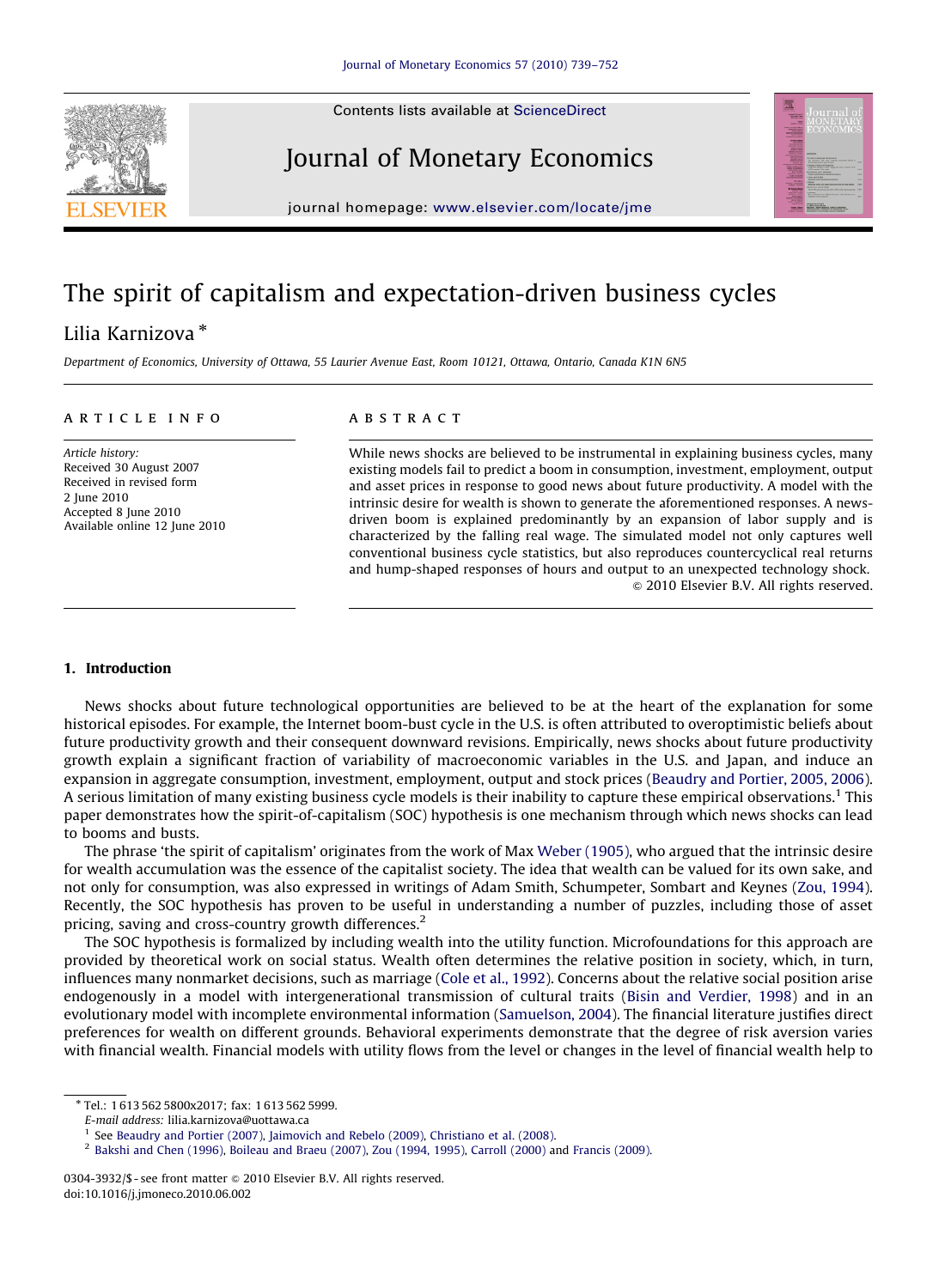explain various stylized facts about financial markets [\(Barberis et al., 2001; Levy and Levy, 2004; McQueen and Vorkink,](#page--1-0) [2004\)](#page--1-0).

The current paper introduces the SOC hypothesis into a neoclassical growth model with capital adjustment costs. The model can generate expectation driven business cycles (EDBC), defined as ''a positive co-movement between consumption, investment and employment induced by a change in expectations holding current technology and preferences constant'' ([Beaudry and Portier, 2007, p. 464\)](#page--1-0). Restrictions for the existence of EDBC are derived analytically. The key feature of the model is the complementarity between consumption and wealth in the preferences. Intuitively, the SOC hypothesis magnifies the incentives to save and work. The strong direct preferences for wealth make it costly to take leisure when the return on capital accumulation is high. At the same time, they raise the value of current consumption and stimulate consumer spending. Thus, households may choose to work, consume and invest more in response to an exogenous change in expectations.

The SOC model is estimated to match selected moments of U.S. data. The empirical estimates support the existence of the intrinsic desire for wealth. This is a contribution to the literature on the spirit of capitalism, since many studies in this area tend to be theoretically oriented. Evaluated at the parameter estimates, the model predicts a boom in hours worked, consumption, investment, output and asset prices in response to good news about future total factor productivity (TFP). The simulated model with news shocks not only explains well conventional statistics for aggregate quantities, but also reproduces such features of the data as countercyclical real returns and hump-shaped impulse responses of hours and output to an unexpected technology shock.

The SOC model is most closely related to a multi-sector model of [Beaudry and Portier \(2004\),](#page--1-0) which also predicts a boom in consumption, investment, employment, output and the price of capital in response to good news about future productivity. The critical difference between the two models relates to their distinct theoretical mechanisms that generate EDBC. The SOC model relies on the complementarity between consumption and financial wealth in preferences. The BP model relies on the complementarity of capital with productivity and labor input in the production of consumption goods. As a result, a news-driven boom is primarily explained by responses of labor supply in the SOC model, but of labor demand in the BP model. These theoretical differences manifest themselves in the distinct predictions for real wages during in a news-induced boom. The real wage is predicted to fall in the SOC model, but to increase in the BP model. Empirical evidence on hours and wages during the U.S. boom in the 1990s may be interpreted as supporting the predictions of the SOC model.

The rest of the paper is organized as follows. Section 2 describes the SOC model. Section 3 gives details about its solution and parameterization. Sections 4 analyzes the dynamic responses of the model to news and unexpected TFP shocks. Section 5 evaluates the quantitative predictions. Section 6 compares the SOC model with the model of [Beaudry and](#page--1-0) [Portier \(2004\).](#page--1-0) Section 7 offers concluding remarks.

### 2. The spirit-of-capitalism model

Three elements are central to the model: (i) direct preferences for financial wealth, (ii) costly capital accumulation, and (iii) news shocks about future technology. Direct preferences for wealth capture the spirit-of-capitalism idea and correspond to 'the absolute wealth is status' framework of [Bakshi and Chen \(1996\).](#page--1-0) Costly capital accumulation introduces non-trivial equity prices. This section describes a decentralized specification.<sup>3</sup>

#### 2.1. The household's problem

The economy is populated by identical households who maximize their lifetime utility

$$
E_0 \sum_{t=0}^{\infty} \beta^t U(C_t, X_t, L_t), \quad 0 < \beta < 1,\tag{1}
$$

defined over consumption  $C_t$ , the index of status  $X_t$  and hours worked  $L_t$ . The notation  $E_0$  corresponds to the expectation conditional upon the information available in period zero, and  $\beta$  is the discount factor. The instantaneous utility function is

$$
U(C_t, X_t, L_t) = \frac{1}{1 - \sigma} V(C_t, X_t)^{1 - \sigma} - \eta_t \frac{L_t^{1 + \psi}}{1 + \psi}, \quad \sigma > 0, \eta_t > 0, \psi \ge 0,
$$
\n
$$
(2)
$$

$$
V(C_t, X_t) = [(1 - \omega)C_t^{\theta} + \omega X_t^{\theta}]^{1/\theta}, \quad 0 < \omega < 1, \ \theta < 1, \ \theta \neq 0.
$$
 (3)

It is implied that the values  $\sigma = 1$  and  $\theta = 0$  correspond to logarithmic functions. A higher value of  $\omega$  means a stronger status-seeking motive, and  $1/(1-\theta)$  represents the elasticity of substitution between consumption and status. To be consistent with balanced growth, preferences include the trend from the disutility of work,  $\eta_t = \eta_0\gamma^{(1-\sigma)t}$ , with  $\eta_0 > 0$ .

<sup>&</sup>lt;sup>3</sup> Supplementary materials containing details of proofs and computations, as well as extensions, further explorations and robustness of the results of the model are available through Science Direct.